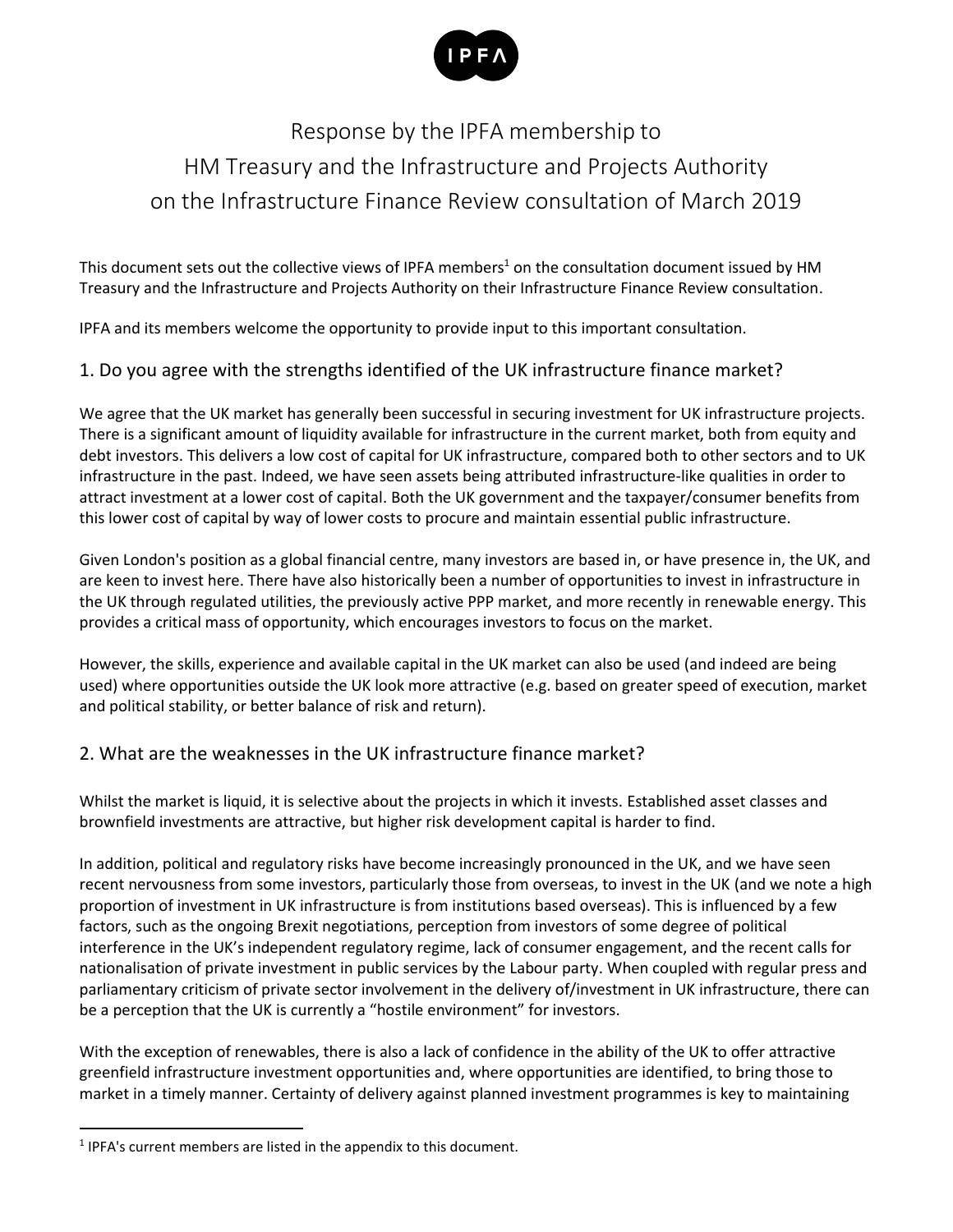

investor interest. Delays to procurement timetables and project cancellations can significantly impact investor appetite.

A focus on the lowest cost of delivery, rather than quality or deliverability measures, has led to margins being shrunk and risks being passed down the supply chain. This has particularly affected the construction industry, as seen in relation to the liquidation of Carillion plc. Low cost delivery pressures are exacerbated in the UK given that procuring authorities expect a high level of risk transfer to the private sector. Poor planning and clarity of intent (e.g. design specifications, site investigation material, tender drawings) are leading to vague tender responses from contractors and post contract variations. Lack of capacity to retain trained staff within organisations at all points along the supply chain are leading to 'old' errors being repeated rather than lessons learned. In addition, there is a lack of skilled workers in some parts of the industry which leads to capacity constraints.

A number of members questioned the Government's current toolkit for determining and/or assessing value for money of new infrastructure projects, especially those projects procured on the Government's balance sheet. The Green Book and various economic / cost benefit models adopted by UK Government appear ill-equipped to assess and quantify the broad-ranging social and economic benefits from private sector involvement and the provision of private sector finance. The need to capture and continually assess benefits realised from infrastructure investment was cited by members as a key role for IPA/NIC to embrace going forward. Applying this approach may also result in members of the public gaining visibility of the benefits of new infrastructure in the UK.

The taut contractual structure derived from PFI/PF2 may also have created some unintended consequences over time. Procuring authorities have noted a lack of flexibility as one such effect, and a number of members have cited the development over time of an overly contract-led approach to the day-to-day relationship between the public and private sector which has eroded some of the true benefits derived from partnership collaborative working, such as innovation, whole-life asset management and continuous improvement. Members have observed that this approach has resulted, for example, in opportunities to take advantage of historically low interest rates being lost following delays in executing refinancing transactions due to low-level contractual disputes and other challenges in the day-to-day relationship between public and private sector parties.

As noted above, the infrastructure investment market is an international one in which capital is mobile. Aside from actions taken by entities in the UK itself, the attractiveness of the UK partly depends on what other countries do and how attractive they are for investment. Whilst for the UK, the pipeline of traditional greenfield projects has already slowed to a handful of landmark projects, other jurisdictions are coming forward with programmes of investment, which can cause a move of focus of attention away from the UK.

#### 3. What is your assessment of the European Investment Bank's role in addressing market failure? Where has the EIB provided additionality?

EIB's role in providing finance to UK infrastructure has been particularly important in times of reduced liquidity – notably immediately following the Global Financial Crisis. Some members have observed that EIB has strong technical expertise, which has been of particular benefit in emerging asset classes. It has assisted with the opening up of some sectors to debt finance (e.g. its participation in the early off-shore wind financings). It has also made efforts to stimulate new investors in infrastructure (such as through its Project Bond Credit Enhancement product).

EIB has also provided finance to well-established infrastructure in the UK, where alternative funding is available. Where such financing is provided at rates below those offered by the banks (which is possible given EIB can raise funds at a low cost, given its supra-national status), savings can often be passed to the consumer or tax payer.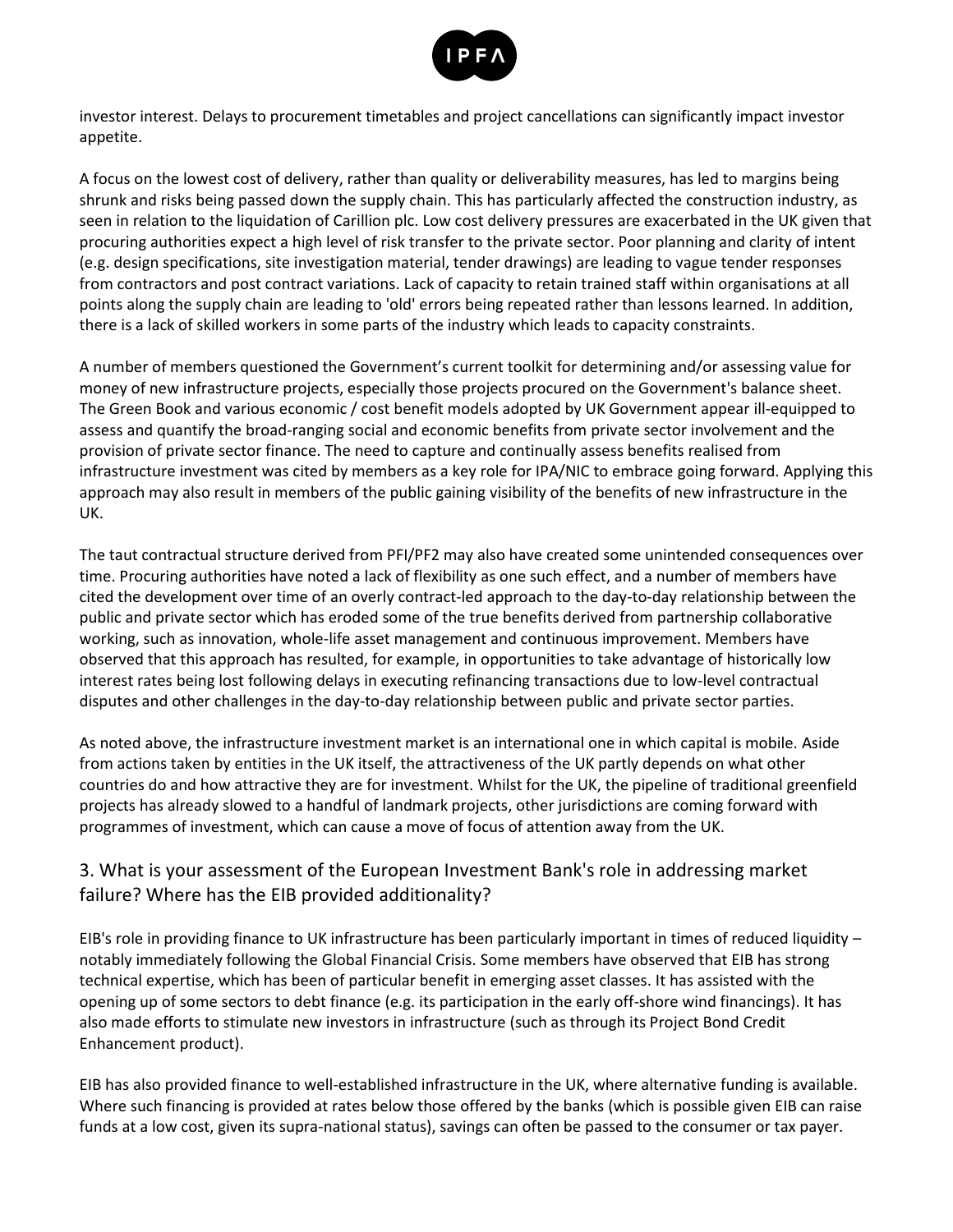

However, the provision of finance to borrowers who can obtain commercial debt can be seen as "crowding-out" commercial lenders, rather than being additional.

#### 4. To what extent can the private sector fill any gap in infrastructure finance left when the UK leaves the EIB?

In the current market, for those projects where EIB participates as senior lender, we envisage that the market will fill the gap. This has been demonstrated in recent transactions such as offshore wind construction and Silvertown Tunnel, where there has been a competitive level of financing available with no EIB participation. In addition, we have seen some examples of commercial banks and institutional investors replacing EIB on recent refinancings, indicating that there is available capacity.

In the event of an economic downturn, however, available liquidity can be expected to reduce and the absence of the EIB may be more keenly felt. We note that following the Global Financial Crisis the UK Government established The Infrastructure Finance Unit ("TIFU"), which invested in the Greater Manchester Waste project to ensure sufficient funding was available. Government should consider possible support which it could provide in the event of an economic downturn, to be ready to react quickly to avoid delays to investment. The capital returned to the UK Government by EIB could perhaps be ringfenced for the purpose of providing any such support as and when required.

5. What new types of asset or technologies do you see coming to market in the next few years and what kind of financing issues might they raise?

Examples of new asset classes include those centred on "tech" such as fibre, 5G masts and data centres, and those focused on clean energy such as new renewable technology, floating offshore wind, tidal and wave energy, energy storage, EV/AV charging and infrastructure, smart motorways, Carbon Capture Storage, clean gas, industrial gases (i.e. hydrogen), smart meters and nuclear (including Small Modular Reactors).

In addition, investments in flood defences and other climate transition investments will be required, as well as more integrated investments across traditional investment sectors (e.g. transport and social infrastructure) within cities.

Given the current pace of change, there are currently a number of potential investment opportunities which relate to new and unproven technologies, or technologies where the economic case for the relevant investment is not yet clear (but scenarios exist where the investment could prove to be economic over time – consider Eurotunnel here). Where these technologies require significant upfront capital investment, Government has a key role to play in fostering the appropriate regulatory and investment environment and, where a funding gap is identified which private capital is unable to fill, to provide the required support to address that gap. If government policy is a strong determining factor in whether the investment is economic or not, the government should at the very least strive for clarity of policy matters in order to provide comfort for investors. The UK government has a track record of this by mandating requirements (e.g. BIM Level 2), which has accelerated development and adoption. It needs to continue in this vein.

It may be that the Government must go further and provide development capital to increase deployment or develop longer term revenue stability mechanisms or models that reflect this uncertainty, perhaps including the regulated asset base model. Certainly, for many of these new asset classes, a stable revenue model is not currently available.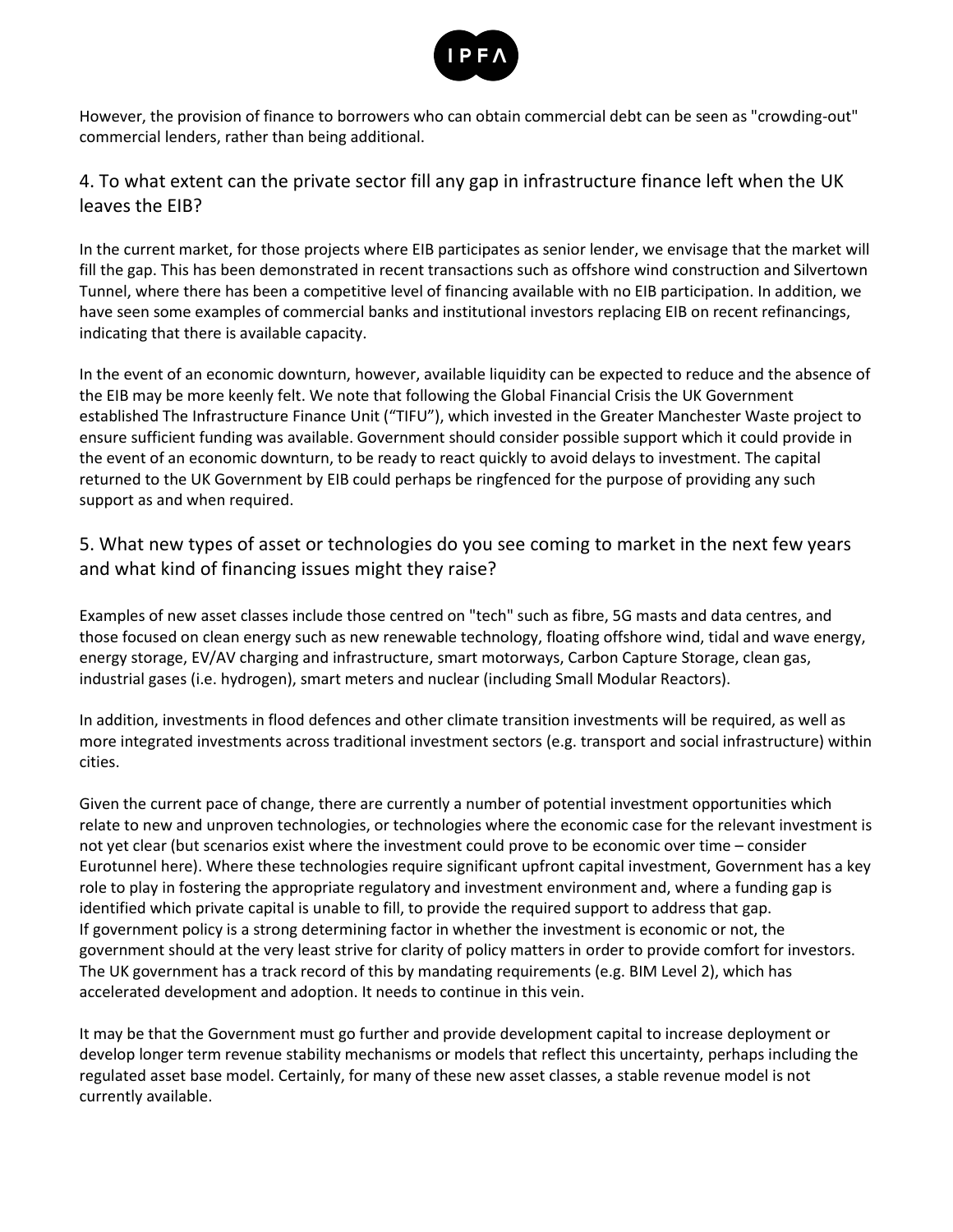

#### 6. Does the market have capacity on a long-term basis to finance very large projects?

Recent transactions have demonstrated this ability (such as the Hornsea and Walney Extension off-shore wind farms, regulated utilities such as Heathrow, Thames Tideway Tunnel and Silvertown). There appears to be appetite if the project economics are sufficiently robust. It is also clear that many institutional investors are looking to increase their allocation of investments to infrastructure, and therefore can offer a significant source of capital for large projects.

In terms of future transactions, projects requiring the resolution of specific technical, policy or procurement challenges, such as new nuclear and HS2, present the largest challenge to the market given the huge quantum of investment required and the political challenges to be overcome prior to investment. It seems clear that all the investment will not be done on the balance sheet of the relevant utilities or operators (or indeed by the government), so an economic and investible structure will be required to support the development of these projects.

It may be that an adapted form of the Regulatory Asset Base model, similar to Thames Tideway Tunnel, can be utilised for nuclear and certain other transactions. There will also need to be clear government policy statements in relation to these projects to encourage investment from a wide group of investors.

#### 7. What is your assessment of the vulnerability of infrastructure finance to a downturn in market conditions?

Given the experience after the Global Financial Crisis, which did result in a shortfall of finance, we consider the market is vulnerable to a downturn (whether a global downturn or more localised).

Issues may include a failure to fund existing commitments, and increased refinancing risk for those projects already funded. We suggest the Government prepare a set of tools (such as guarantees, direct lending, first loss funding, equity capital and price support) to encourage the flow of investment, to be deployed as required. As we discuss further below, many of these mechanisms have been deployed in one form or another on prior projects. What will be particularly important in the event of a downturn is having clear and robust policy pronouncements from Government regarding the availability of these mechanisms across sectors and the conditions to their deployment, and regulatory certainty.

#### 8. In the long term, what lessons or models from established tools could be applied in different contexts?

The UK has developed a number of tools and contractual mechanisms for different sectors. Each should be assessed and application to other sectors considered. Used appropriately, funding models can be used to encourage long-term investment by the private sector and increase speed of deployment of capital.

The key issue relates to allocation of risk – certain risks (particularly those driven by government policy) are best taken by the government and indeed the best value will be obtained if those are taken by the public sector rather than passed on to the private sector. On the other hand, other risks can be best managed by the private sector.

The characteristics of the RAB model (as used on Thames Tideway Tunnel) are capable of being adapted to a number of different sectors, and the model has the advantage of being a platform for risk sharing as well as for the establishment of the cost of capital on a competitive basis (by bidding) and/or on a regulated basis (which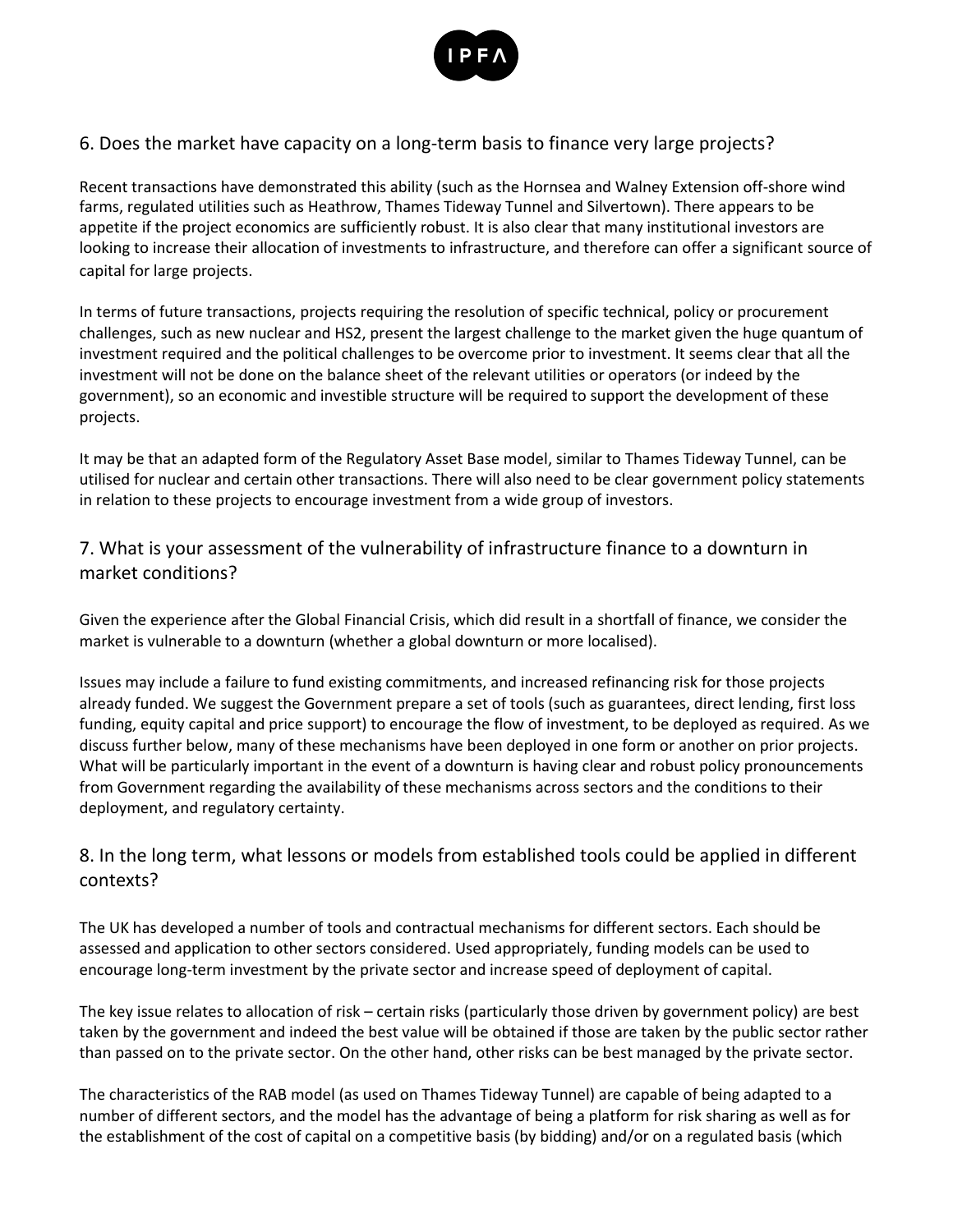

should avoid unacceptable profit levels). It will be important to ensure that any regulatory price review period is set to facilitate long term investment planning.

The Contracts for Difference ("CfD") model, primarily developed to support low-carbon electricity generation, is also capable of being deployed in other sectors where wholesale pricing risk would otherwise limit private investment or which the private sector is unable to accept on economic terms. So long as risks akin to availability / route to market are allocated appropriately, the top-up payments from Government under a CfD should be minimised and will generally reduce as modelled pricing and market pricing converge and/or as asset performance improves.

We are also aware of current discussions in the market to consider the deployment of the RAB and CfD models together on individual projects and welcome this progressive approach from Government.

Certain members wished to highlight work done for PPP Contract Management Tool, produced for the Global Infrastructure Hub (GIH), which involved consideration of 250 PPPs, and highlighted the following lessons:

- Additional benefits to the local community are available through the use of private finance models. However, public bodies need to play an active role to achieve these benefits.
- Central or regional bodies need to take ownership for consolidating and sharing lessons, in particular for procurement models which have unique characteristics.
- The principle of a partnership and long-term alignment of interests should not be limited to the contractual parties, as a whole range of stakeholders and beneficiaries will have inputs and expect outputs to meet their demands.
- It is vital to mandate and collect good data to be able to assess how well a model is performing.

9. In what new ways could private finance be used to improve the delivery, management and performance of government-funded infrastructure projects?

The key benefits of private finance are:

- Increased speed of investment once the investment framework is understood and investable (and we consider that investments above the scale that the public sector has made recently are required across infrastructure, and notably in the area of clean energy and the carbon transition).
- Extensive due diligence and ongoing monitoring, along with identification and mitigation of risk, drives robustness of projects and assures both the return for the investors but also the delivery of the required service for the public.

Funding structures could be designed to further align incentives between the public and private sector, including outcome-based payments to drive innovation.

A portion of community investment through crowd funding or similar schemes could also encourage greater community engagement, as could tax increment finance or any other structures that allow local communities to support infrastructure development within their locality.

Project outcomes should be assessed on an ongoing basis and effective stewardship of the assets in private ownership should be communicated to the public, in particular the local community. The importance of this communication is explored further in response 15 below.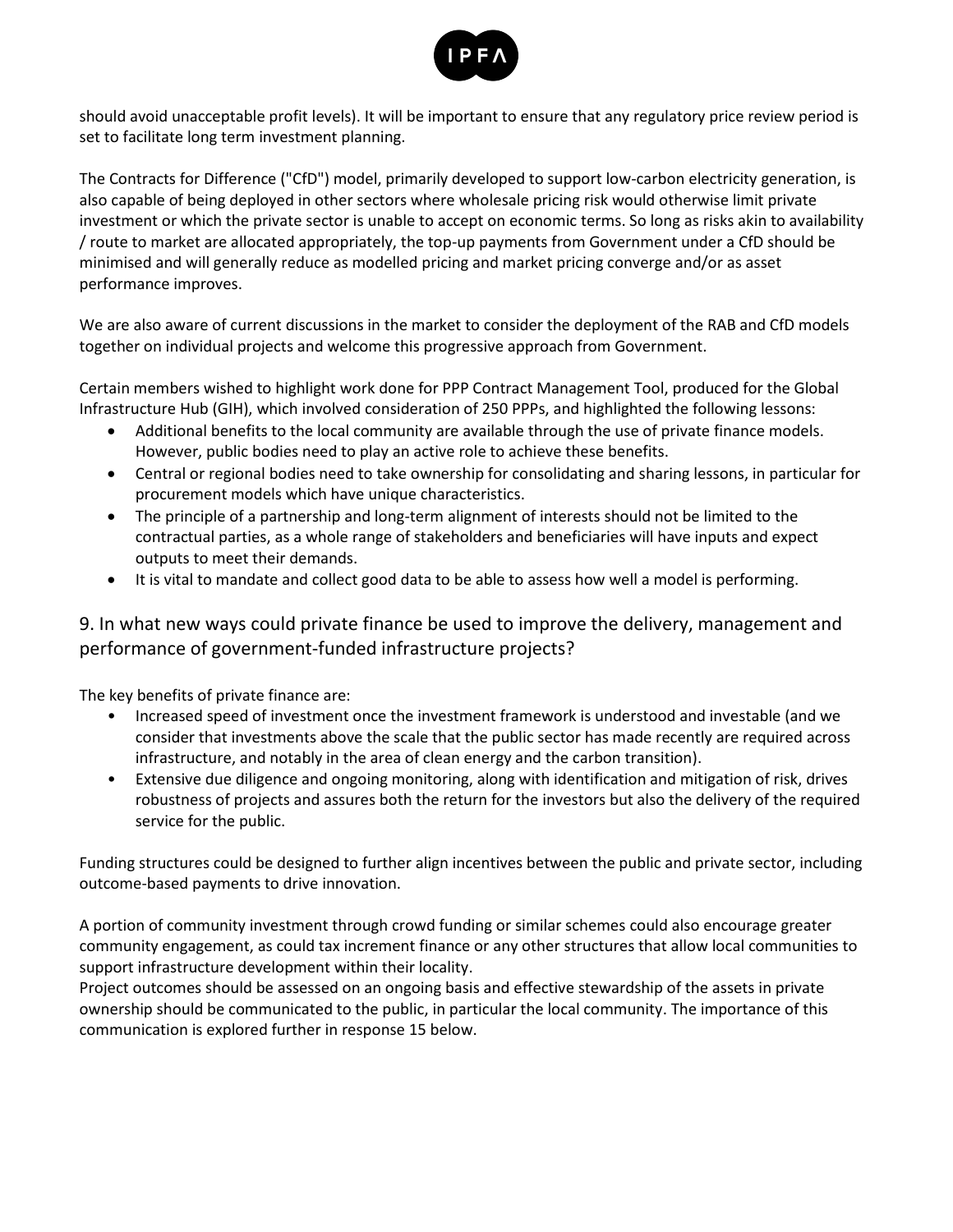

#### 10. What is your view on the effectiveness of existing government tools to support the supply of infrastructure finance?

To date, the tools relating to the funding structures and regimes (such as CfDs, RAB models, PPP) have been effective in supporting infrastructure investments. However, the number of projects on which they have been deployed is insufficient to meet the Government's ambition for infrastructure investment. Their expansion to other sectors should be considered carefully.

We consider there to be a lack of development capital. The Government could fill this gap (e.g. by providing this funding directly) or otherwise provide support to encourage more capital to flow to project development. Other Government interventions have been intended to address market failures in the private finance market, the key examples being co-lending through TIFU, CGF (Credit Guarantee Finance) and the UK Guarantee Scheme. Both have had few deployments.

We support the development of an additional range of tools in advance of any issue with supply of finance. For example, more focused risk cover could be considered (to address specific risks rather than providing general credit substitution, and therefore crowd in, rather than crowd out, other investors).

11. Should the government change, expand or reduce the levers it uses to support the supply of infrastructure finance?

Development of revenue stability models for different sectors, as mentioned in response 5 above, will be the key route to encourage investment. A replacement for retired models, such as PF2, must be found to ensure investment continues. Improvements to the partnership approach, alignment of interest and engagement with all stakeholders should be the focus.

As above, we consider that the Government should consider and expand the range of tools it has available to support infrastructure investment (particularly in priority sectors) or to address market failures. This "tool-kit" should range from debt-based instruments (credit enhancement guarantees, mezzanine debt, direct lending) to equity-based investments (through co-investment funds and importantly through the availability of early stage development capital). In addition, sector specific tools, such as a tool to deal with issues arising from future merchant power prices, should be developed (e.g. energy swaps or liquidity facilities). Support relating to the availability (or lack thereof) of finance, as seen on Thames Tideway Tunnel, should also be considered.

#### 12. Should the government consider any alternative forms of finance support for sectors such as higher education or housing associations?

Currently those sectors are able to fund themselves well in the capital markets, and so we do not consider anything specific beyond the toolkit mentioned in response 11 to be required. If sector-specific risks or a general downturn materialise which reduce liquidity in the future, a more assertive Government response may be required (in this regard, please see responses 5, 7 and 8 above).

#### 13. Which sectors or types of infrastructure may need support from government to raise the finance they need, particularly in light of major technological changes?

Please see response to response 5 above. As noted, in many cases support may be temporary, until the sector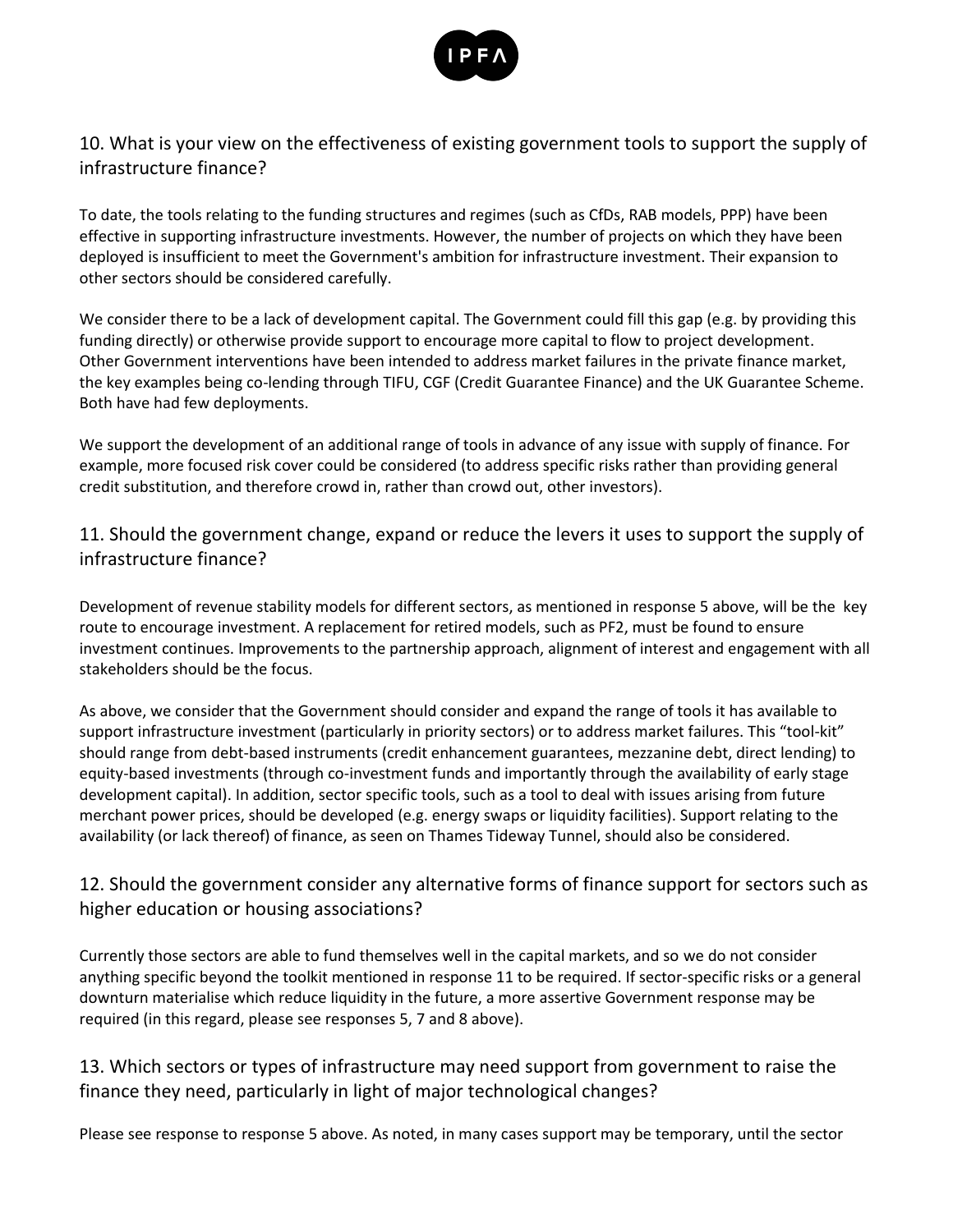

establishes a self-standing economic investment case (e.g. ramp up risk credit support).

The renewables sector provides the prime example of how market intervention can support the investment in industry and reduce costs over the long term. This has been demonstrated in solar, onshore and offshore wind where the initial intervention through revenue subsidies has encouraged long term investment to a level where these technologies are now close to operating on a subsidy-free basis.

#### 14. In your view, how effective is the current institutional framework at ensuring good projects can raise the finance they need?

Government departments sponsoring a particular project clearly have a key role to play currently. In the past we have seen a lack of consistency and collaboration between HM Treasury and the relevant department on individual projects, and a lack of consistency from one project to the next. We understand there is a desire to see an improvement in these areas.

It is important that Government departments and authorities do collaborate effectively, and that teams can be put together consisting of persons with the right level of experience and knowledge (preferably engaging with IPA sector experts to ensure the challenges are understood by all). Maintaining momentum in the project pipeline is also important to ensure that the skills and knowledge of individuals within Government departments and agencies are built sequentially, alongside institutional memory, so that the investor community is presented with regular opportunities which are structured and procured in a familiar and predictable manner. Pipeline momentum and procurement consistency will also improve value for money overall by limiting the extent to which Government departments and/or HM Treasury, and investors, analyse projects on a *sui generis* basis and incur additional procurement/bid costs.

#### 15. Is any reform to the UK institutional framework needed to better provide support to the market?

An institution to ensure the work of the NIC and the IPA is moved forward in a consistent fashion will be important. This could be by combining these organisations into one institution at arms' length to HM Treasury, or by continuing to separate the finance and strategic/policy groups. It would help the market if this body has decision power to progress important projects.

The relationship between procuring authorities and investors, as well as between investors and the public, also needs refreshment. The vital role that private capital has played in investment into infrastructure over the last 20 – 30 years, and the private sector's continued stewardship of many vital assets, has been de-emphasised in recent times. More could be done by Government and the investor community to persuade the public of the benefits of private capital in infrastructure, including the ability to scale up investment beyond the limits imposed on investment funded only by the Government balance sheet. This could be supported by more engagement with media and the general public.

16. In the event that the UK loses access to the EIB, do you agree with the NIC that the government should establish a new, operationally independent, UK infrastructure finance institution? If so, what should its mandate be, and how should its governance be structured?

We consider that an institution which is independent from HM Treasury would be beneficial, and it should have a very flexible mandate with a range of tools to support infrastructure financing (both debt and equity).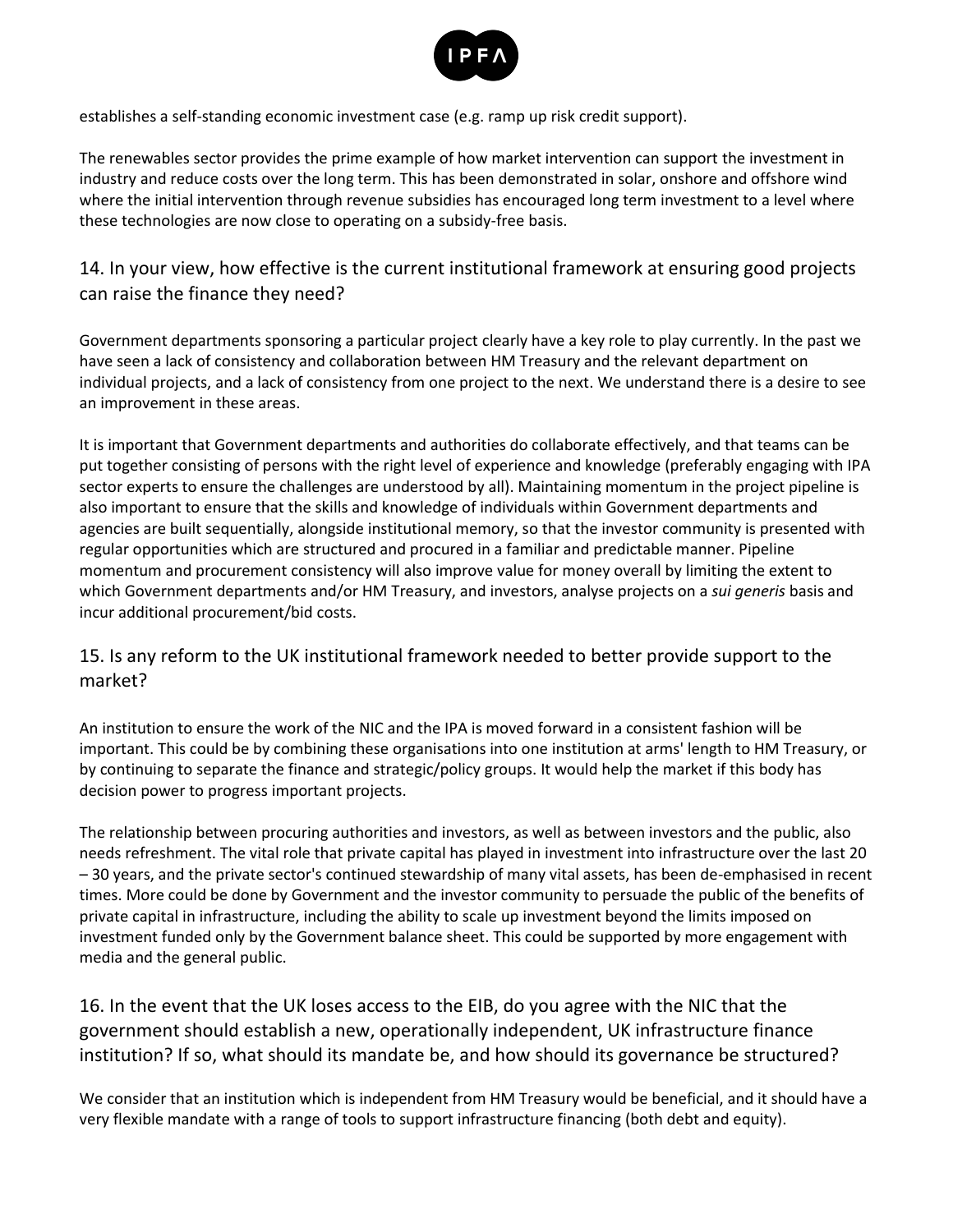

We consider that the long-term aim of such organisation should be to remain as a government entity, with independent investment governance and management but with responsibility for investing to support government infrastructure policy especially in relation to supporting new technologies. It would formally report to government but maintain a clear public sector accountability. Governance will be crucial in making this a success. Government should engage in a benchmarking and lessons learned process to consider the experiences of other such institutions globally.

We expect that any such new entity could not replace EIB as such – it could not be expected to deliver the same benefit in terms of cost of borrowing that EIB has (as a supranational body). However, it could provide considerable benefits with the tools mentioned above, and perhaps the returned EIB equity capital could be ringfenced to capitalise any such entity.

In order to ensure that the centrality of such a body does not lead to a homogenisation of thought and the loss of flexibility and the capacity to innovate, the institution should ensure that teams within are empowered to independently test the viability of, and assess the track record of, different models and approaches over time. A 'one size fits all' approach will not ensure the efficient deployment of public and private capital.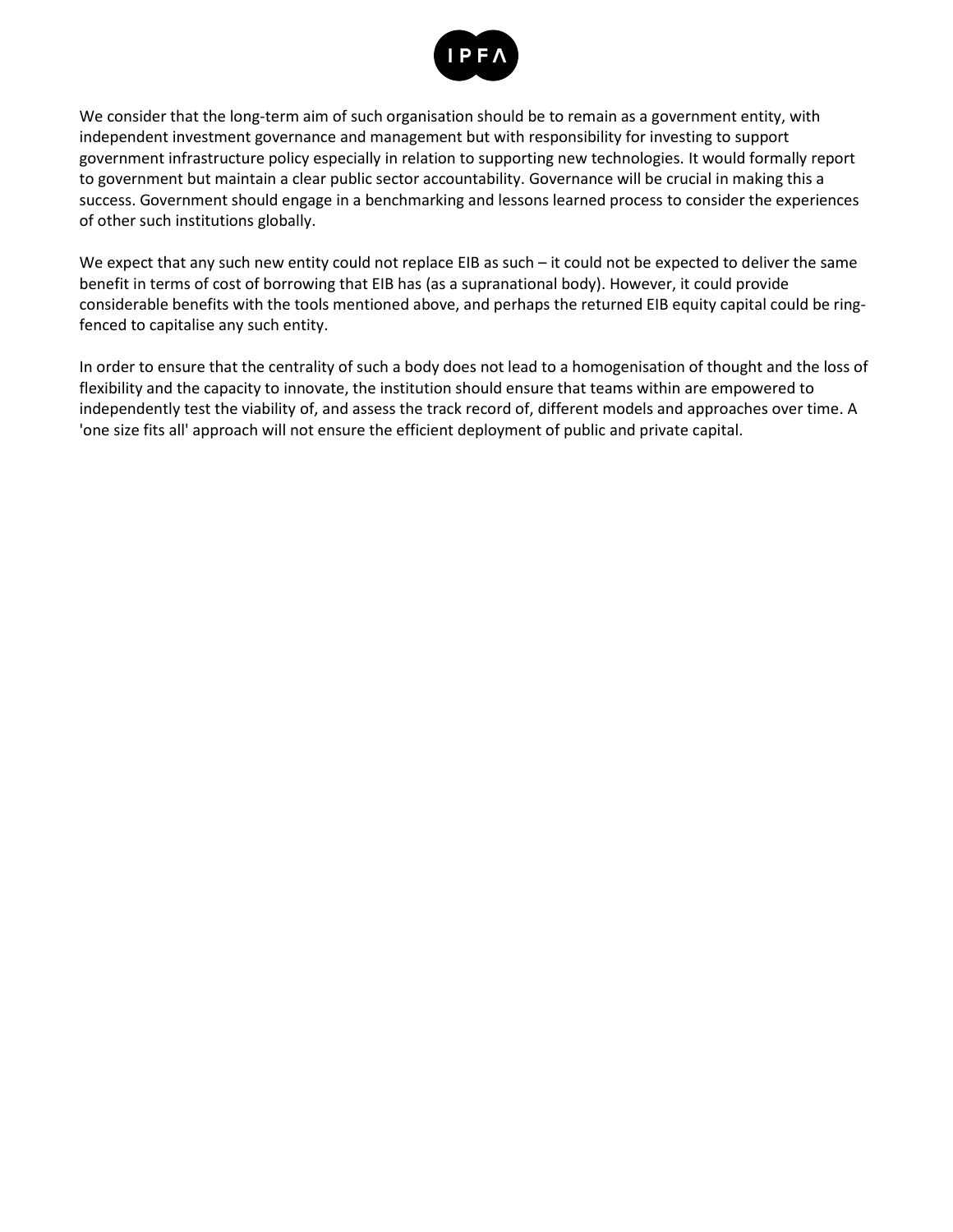#### **Lending Bank**

- **ABN AMRO**
- **Allied Irish Banks, p.l.c.**
- **Australia & New Zealand Banking Group (ANZ)**
- **Bank Gospodarstwa Krajowego (BGK)**
- **Bank of Ireland**
- **Bank of Tokyo Mitsubishi UFJ Ltd Barclays**
- **BayernLB**
- **Belfius Bank**
- **BNP Paribas Fortis BNY Mellon**
- 
- **Cassa Depositi e prestiti SpA Clifford Capital Pte Ltd**
- **Commonwealth Bank of Australia**
- **Crédit Agricole Corporate & Investment Bank**
- **DBJ Europe Ltd**
- **DEG Invest**
- **Deka Bank Deutsche Girozentrale**
- **Deutsche Bank AG**
- **DNB Bank ASA DZ BANK AG**
- **FBN Capital Ltd**
- **Handelsbanken**
- **Helaba (Landesbank Hessen-**
- **Thüringen)**
- **HSBC**
- **ING Bank**
- **Investec Bank plc Intesa Sanpaolo**
- **KBC Bank**
- **KfW IPEX-Bank**
- **KommunalKredit Austria AG Landesbank Baden-Württemberg**
- **Lloyds Bank**
- **Macquarie Group**
- **mBank SA**
- **N.V. Bank Nederlandse Gemeenten National Australia Bank**
- **National Bank of Abu Dhabi**
- **National Bank of Kuwait**
- **Nedbank Limited**
- **NN Investment Partners NordLB**
- **Norinchukin Australia**
- **NWB Bank Pekao Bank**

#### **Rabobank**

**Rand Merchant Bank Rubicon Infrastructure Advisors Shinsei International Limited Siemens Financial Services Ltd. Skandinaviska Enskilda Banken AB SMBC Société Générale Standard Bank Standard Chartered Bank T.C. Ziraat Bankası A.Ş. Turkiye Is Bankasi A.S. TSKB UK Green Investment Bank**

#### **Investor / Fund / Asset Manager**

- **3i**
- **Aberdeen Standard Investments Abundance Investment AG Real Estate Allianz Global Investors Amber Infrastructure AMP Capital Investors ARM-Harith Infrastructure Investment AustralianSuper Aviva Investors BAM PPP BBDI BFIN Australia Securities Limited CalPERS CBUS DEME Concessions NV DIF (Dutch Infrastructure Fund) e3 Partners Equitix Investment Management Ltd First State Investments Infracapital, M&G Investments InfraRed Capital Partners LLC Infrastructure Capital Group John Laing plc Legal and General Investment Management Meridiam Munich RE Mitsubishi Australia Ltd. Pacific Partnerships Pty Ltd Palisade Investment Partners Pension Protection Fund**

**RPMI Railpen Sequoia Investment Management Company STAR Finance Group Sun Super TD Asset Management TD Partners Tetris Capital West Midlands Pension Fund Wilmington Trust**

#### **Insurance Advisor / Provider**

**Ampega Aon Limited Assured Guaranty Finance Overseas Ltd Australian Unity BPL Global Federale Verzekering JLT Speciality Ltd Liberty Mutual Surety Marsh Texel Finance VHIVA B.V. Willis Towers Watson**

#### **Sponsor / Developer**

**Africa Investment and Integration Desk (AVID) ACWA Power JERA Co., Inc. Kajima Partnerships Limited Marubeni Australia Ltd Otary RS NV Plenary Group Port of Rotterdam Authority Robertson Capital Projects Ltd TINC Development Partners (TDP) Vinci Concessions**

#### **Project Manager**

**Altus Group Limited Capella Capital Transurban** 

#### **Ratings Agency**

**DBRS Fitch Ratings Kroll Bond Ratings Moody's Investors Service**

| S&P Global          |  |
|---------------------|--|
| Scope SE & Co. KGaA |  |

### **FM / Service Provider**

| Abu Dhabi Ports Company |        |
|-------------------------|--------|
| Bigen                   |        |
| <b>BGIS</b>             |        |
| <b>ENGIE</b>            |        |
| Eneco                   |        |
| The Nichols Group       | ٠      |
| Spotless                |        |
| Tieyhtiö Valtatie 7 Oy  | ٠      |
| Ventia Pty Ltd          |        |
| Vision Invest           |        |
|                         | $\sim$ |

#### **Construction / Contractor**

| Acciona Concesiones S.L.               |   |
|----------------------------------------|---|
| Alfanar Company                        |   |
| <b>Ballast Nedam Concessies</b>        |   |
| <b>Besix Group</b>                     | ö |
| <b>Budimex S.A</b>                     | ó |
| Camara Colombiana de                   |   |
| Infraestructura                        | ä |
| CAPIC                                  | ä |
| CRBC                                   |   |
| Dutco Group                            | ä |
| Dura Vermeer Groep NV                  |   |
| Eiffage SA                             |   |
| <b>George Grant Associates Limited</b> |   |
| <b>GNH Projects</b>                    |   |
| Gulermak A.S.                          | ó |
| <b>HOCHTIEF PPP Solutions</b>          |   |
| Jan De Nul N.V.                        |   |
| John Holland                           | ó |
| Kiewit                                 |   |
| Ledcor Infrastructure Investments      |   |
| Mota-Engil Africa                      | ó |
| McConnell Dowell                       |   |
| <b>Parsons Corporation</b>             | ó |
| Raubex                                 |   |
| <b>Rebel Group Constructors</b>        |   |
| Royal Boskalis Westminster N.V.        |   |
| SNC-Lavalin                            |   |
| <b>State Unitary Enterprise</b>        |   |
| 'MosgortransNllproekt'                 |   |
| Strukton Integrale Projecten bv        |   |
| VolkerWessels                          |   |
| YIT                                    |   |
|                                        | ė |
|                                        |   |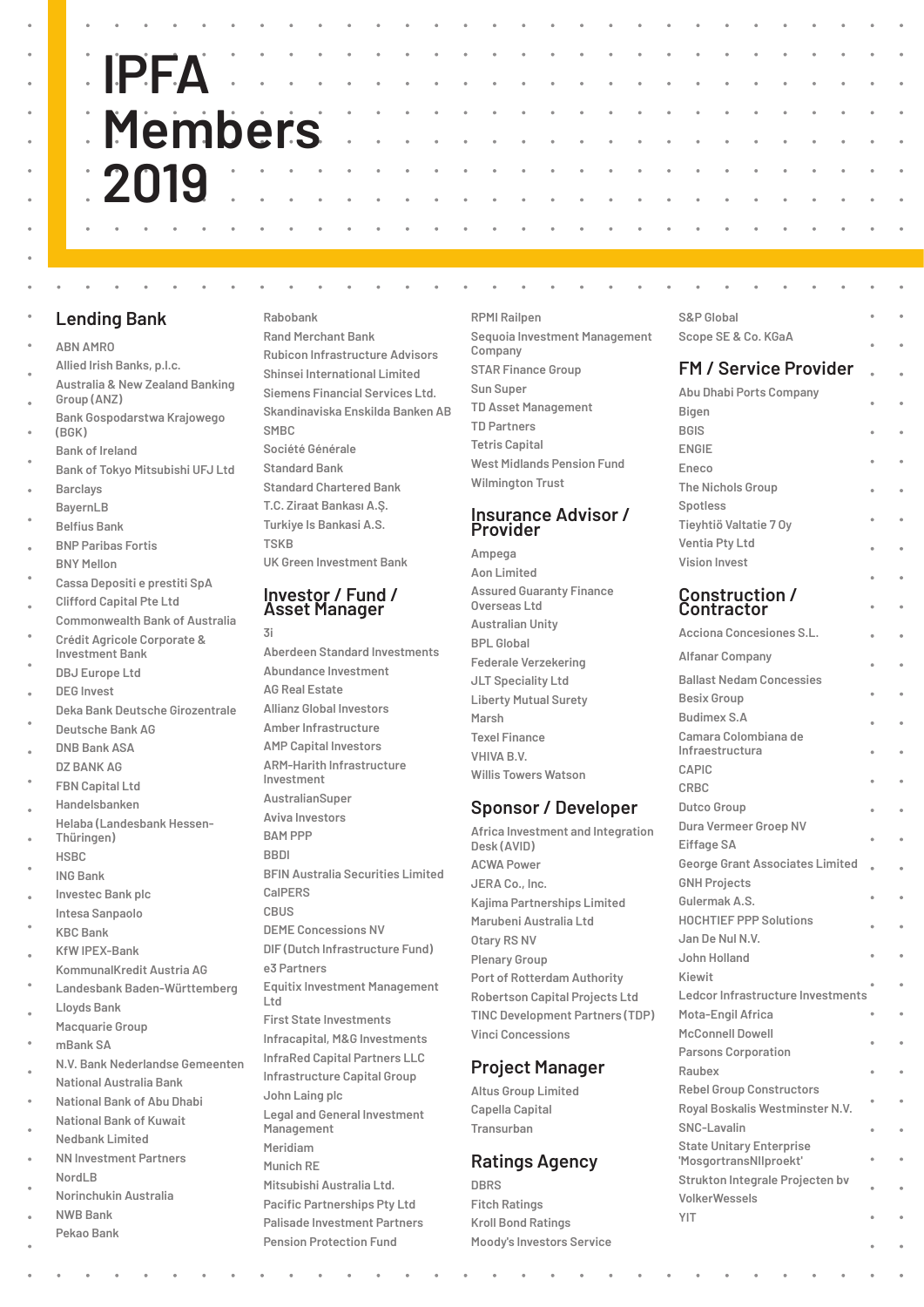#### **Technical Advisor**

**AECOM**

- **Advisian**
- **Arcadis**
- **Arup (Ove Arup & Partners Ltd)**
- **Black & Veatch BTY**

- **Buildings Queensland Capita Property and Infrastructure Ltd**
- **Codema Dublin's Energy Agency ConnellGriffin Pty Ltd**
- **E3 Advisory Pty Ltd**
- **Environmental Resource**
- **Management (ERM) GHD**
- **Hatch**
- **ILF Business Consult GmbH**
- **Infrata**
- **Jacobs**
- **J Maynard (South Africa) (Pty) Ltd Johnston Houston**
- **Khatib & Alami**
- **Kurrent Technologies Lloyd's Register**
- **MBMpl Pty Ltd Mott MacDonald**
- **Nexant**
- **Oslo Vognselskap AS**
- **Royal HaskoningDHV RPS Advisory Services**
- **Solvere Infraestructuras Steer**
- **Technical Advisors Europe GmbH**
- **Turner & Townsend WSP | Parsons Brinckerhoff**

#### **Financial Advisor**

- **Adara Partners**
- **Axcel Insights Ltd**
- **BDO LLP**
- **BMO Capital Markets Caledonian Economics**
- **Clairfield Benelux**
- **Cornerstone Infrastructure Advisors**
- **Deloitte**
- **DWPF Ltd**
- **Edmond de Rothschild**
- **Eight Advisory**

#### **EY**

**Fieldstone Grant Samuel Grant Thornton Ironstone Capital Advisory J.C Rathbone Associates KPMG Mazars Murty International Limited Nestor Ltd Newbridge Advisors LLP Numeritas Operis Planum Partners Portland Advisers PPP Power House PwC QMPF LLP RSM Corporate Finance LLP Stonebridge Financial Corporation Swedish Export Credit Corporation**

#### **Legal Advisor**

**A&L Goodbody Adams & Adams Addleshaw Goddard AELEX Allen & Overy LLP Allens Al Tamimi & Company Aluko & Oyebode Anderson Mori & Tomotsune Anjarwalla & Khanna Arthur Cox Ashurst LLP Baker McKenzie Banwo & Ighodalo Bond Advocaten Borden Ladner Gervais LLP Bowman Gilfillan Inc Brodies LLP Bryan Cave Leighton Paisner LLP Cakmak Avukatlik Ortakligi Castrén & Snellman Attorneys Ltd Clayton Utz Cliffe Dekker Hofmeyr Clifford Chance Clyde & Co LLP CMS**

**Corrs Chambers Westgarth Debevoise & Plimpton LLP De Brauw Blackstone Westbroek Dentons Detail Commercial Solicitors Dittmar & Indrenius Attorneys DLA Piper Domanski Zakrzewski Palinka Dundas & Wilson CS LLP Elias Group LLP ENS Africa Eversheds Fasken Martineau Freshfields Bruckhaus Deringer Gibson, Dunn & Crutcher LLP Gilbert & Tobin Lawyers Gowling Lafleur Henderson LLP Grimaldi Studio Legale HabrakenRutten Hannes Snellman Attorneys Ltd Herbert Smith Freehills Hogan Lovells International LLP Houthoff Buruma HPP Attorneys Ltd Jacek Kosinski Adwokaci i Radcowie Prawni Jackson, Etti & Edu Jones Day K&L Gates LLP Katten Muchin Rosenman LLP King & Spalding King and Wood Mallesons Laga Latham & Watkins Ledwaba Mazwai Liedekerke Lindahl Linklaters LLP Loyens & Loeff N.V. Lydian MacRoberts Mason Hayes & Curran Matheson Mayer Brown International LLP McCann FitzGerald Michelmores Milbank**

**Mills & Reeve LLP Minter Ellison Lawyers**

**Monard Law**

**Morgan, Lewis & Bockius LLP Mori Hamada & Matsumoto Mugomeza & Mazhindu Mushoriwa Pasi Corporate Attorneys NautaDutilh N.V. Nishimura & Asahi Nixon Peabody Norton Rose Fulbright LLP Pels Rijcken Droogleever Fortun Philip Lee Solicitors Pinsent Masons LLP Primera Africa Legal RHTLaw Taylor Wessing LLP Roschier Sabeti & Khatami LLP Seyfarth Shaw LLP Shepherd and Wedderburn Shoosmiths LLP Simmons & Simmons Squire Patton Boggs (UK) LLP Stephenson Harwood Stibbe Stijl Advocaten SZA Schilling, Zutt & Anschütz TGR Attorneys Torys LLP Watson Farley & Williams Webber Wentzel White & Case LLP Wolf Theiss Winston & Strawn LLP IFIs / Development Bank / ECAs African Development Bank African Export-Import Bank African Trade Insurance Agency AgDevCo Asian Development Bank (ADB) Asian Infrastructure Investment Bank (AIIB) Black Sea Trade & Development Bank BNDES Central Bank of Brazil CAF Development Bank of Latin America California Infrastructure and** 

#### **Economic Development Bank (I-Bank) Central Bank Philippines (Bangko**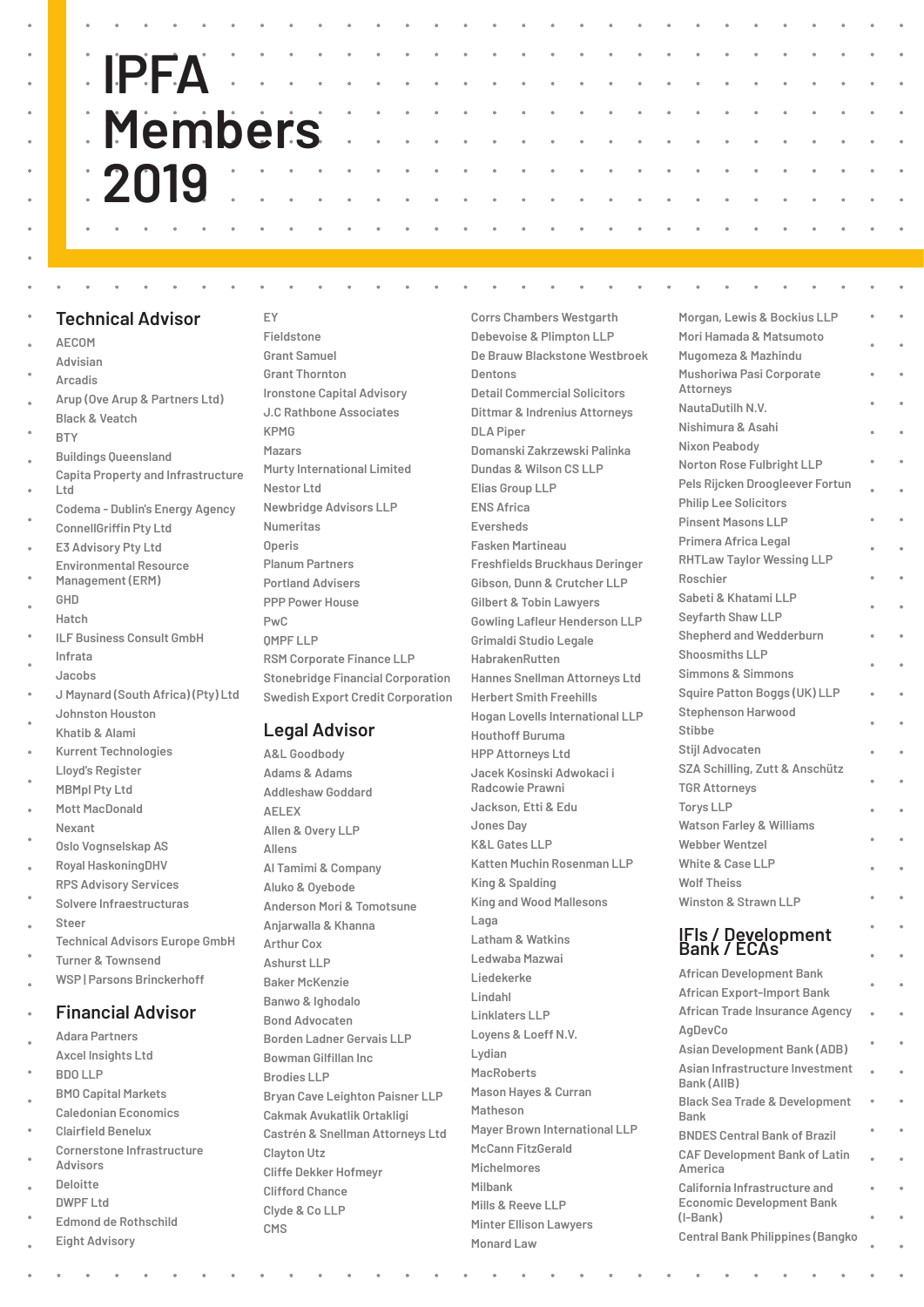#### **Sentral ng Pilipinas) Corporación Finaciera de Desarrollo S.A. (COFIDE)**

- **Development Bank (I-Bank)**
- **Development Bank of Mongolia**
- **Development Bank of Southern Africa (DBSA)**
- **Development Bank of the Philippines**
- **Development Bank of Turkey European Bank for Reconstruction**
- **& Development (EBRD)**
- **European Investment Bank (EIB) Export Development Canada**
- **Export Finance and Insurance Corporation (EFIC)**
- **Export-Import Bank of the United States (EXIM)**
- **FMO (Netherlands)**
- **Financiera de Desarrollo Nacional (FDN)**
- **Indonesia Eximbank Indonesia Infrastructure**
- **Guarantee Fund**
- **Infrastructure Concession Regulatory Commission (ICRC)**
- **Infrastructure Development Bank of Zimbabwe**
- **International Finance Corporation (IFC)**
- **Inter-American Development Bank (IDB)**
- **Japan Bank for International Cooperation (JBIC)**
- **Mubadala Development Company NEXI Singapore**
- **Nordic Investment Bank (NIB) NRW.BANK**
- **Overseas Private Investment Corporation (OPIC)**
- **The Export-Import Bank of Korea**
- **The World Bank**
- **Swedish Export Credit Corporation UK Export Finance**

#### **Municipal / Local Authority**

- **Australia Municipal Infrastructure Investment Unit (MIIU)**
- **Belfast City Council**
- **City of Atlanta**
- **City of Helsinki, Economic & Planning Centre, Development**

### **Division**

- **City of Johannesburg City of Tshwane City of Warsaw (Urząd m.st. Warszawy) Edo State Government**
- **Ekurhuleni Metropolitan Municipality**
- **Moscow City Government**

#### **Government Department / State Owned Agency**

**Abu Dhabi Water & Electricity Authority (ADWEA) Abuja Infrastructure Investment Centre (AIIC) ACT Government - Chief Minister and Treasury Directorate ACT Treasury Agencia Nacional de Infraestructura (ANI) Alberta Infrastructure, Government of Alberta Altradius Dutch State Business NV Amtrak Arizona Department of Transportation Austrade Authority for Electricity Regulation (Oman) Boreal Transport Norge AS Brunei Investment Agency Brussels Capital Region Bundesministerium der Finanzen (Federal Ministry of Finance) California Department of Transportation Canada Infrastructure Bank Canadian High Commission Trade Office CDC Group Centrum PPP Chicago Infrastructure Trust City of London Corporation Clean Energy Finance Corporation Commonwealth of Virginia's Office of Transportation Public-Private Partnerships Consulate General of Canada, Sydney Council of the Great Lakes Region Cross River State, Ministry of** 

**Special Projects (Nigeria) De Lijn Centrale Diensten Defence Materiel Organisation (Australia) Departamento Nacional De Planeacion (Colombia) Department for Environment Food and Rural Affairs (DEFRA) (UK) Department for Work and Pensions (UK) Department of Correctional Services (South Africa) Department of Defence (Australia) Department of Energy IPP Office (South Africa) Department of Finance (Philippines) Department of Health & Human Services (Australia) Department of Health & Social Care (UK) Department of Health, Western Cape Government (South Africa) Department of Infrastructure and** 

**Regional Development (Australia) Department for International Development (DFID) (UK) Department of Public Enterprises, South Africa**

**Department of Public Works, Nassau County (US)**

**Department of Transport (Abu Dhabi)**

**Department of Transportation, Florida (US)**

**Department Transport, PFI Unit (UK)**

**Department Transportation Virginia (Commonwealth of** 

**Virginia Governor's Office) Department of Treasury & Finance (Melbourne, Australia) Victorian Government, DEPI Capital Projects (Australia) Embassy of Brazil**

- **Embassy of Canada**
- **Embassy of Colombia Embassy of Japan, Ministry of Finance**

**Embassy of Kazakhstan Embassy of Mexico, United** 

**Kingdom Embassy of Philippines**

**Embassy of the Republic of** 

| Indonesia                                                           |   |        |
|---------------------------------------------------------------------|---|--------|
| <b>Environmental Defense Fund</b><br>(Ireland)                      |   | ò      |
| <b>ESB International (Ireland)</b>                                  |   |        |
| <b>European Commission</b>                                          |   | ò      |
| <b>European Institute of Public</b><br>Administration               |   |        |
| Ferrovie dello Stato Italiane                                       |   | ò      |
| <b>Finance Ministry State of</b><br>Northrhine Westfalia (Italy)    |   | ò      |
| <b>Fiscal Policy Office, Ministry of</b><br>Finance Indonesia       |   | ò      |
| <b>Flemish Knowledge Centre PPP</b>                                 |   |        |
| <b>Fraser Health Authority</b>                                      |   |        |
| <b>Gauteng Department of Economic</b><br>Development (South Africa) |   | o      |
| <b>Gautrain Management Agency</b>                                   |   |        |
| Georgia Department of<br><b>Transportation (USA)</b>                | ö | ò      |
| Ghana Infrastructure Investment<br>Fund                             |   |        |
| Global Infrastructure Hub                                           | ۰ | ۰      |
| <b>Goa Institute of Management</b>                                  |   |        |
| Government of St. Vincent &<br>Grenadines                           |   | ò      |
| Government of the Republic of<br>Moldova                            |   | ò      |
| <b>Government of Western Australia</b>                              |   | ò      |
| <b>GuarantCo Management Company</b>                                 |   |        |
| <b>Hawkamah Institute for Corporate</b><br>Governance               |   | ò<br>ò |
| Health Infrastructure (Australia)                                   |   |        |
| <b>High Performance Transportation</b><br>Enterprise, Colorado      |   |        |
| <b>Highways England</b>                                             |   |        |
| HM Treasury, Infrastructure UK                                      |   |        |
| Illinois Department of<br>Transportation (US)                       |   | o      |
| Indiana Department of                                               |   |        |
| I ransportation (US)<br><b>Infrastructure and Project Finance</b>   |   |        |
| Agency<br>Infrastructure Australia                                  |   | ò      |
|                                                                     |   | ò      |
| Infrastructure Lombarde S.p.A<br>Infrastructure New Zealand         |   |        |
| Infrastructure Ontario                                              |   |        |
| Institute for Emerging Issues (US)                                  |   |        |
| <b>International Energy Agency</b><br>(France)                      |   |        |
| International Enterprise (IE)<br>Singapore                          |   |        |
| <b>Invest Chile</b>                                                 |   |        |